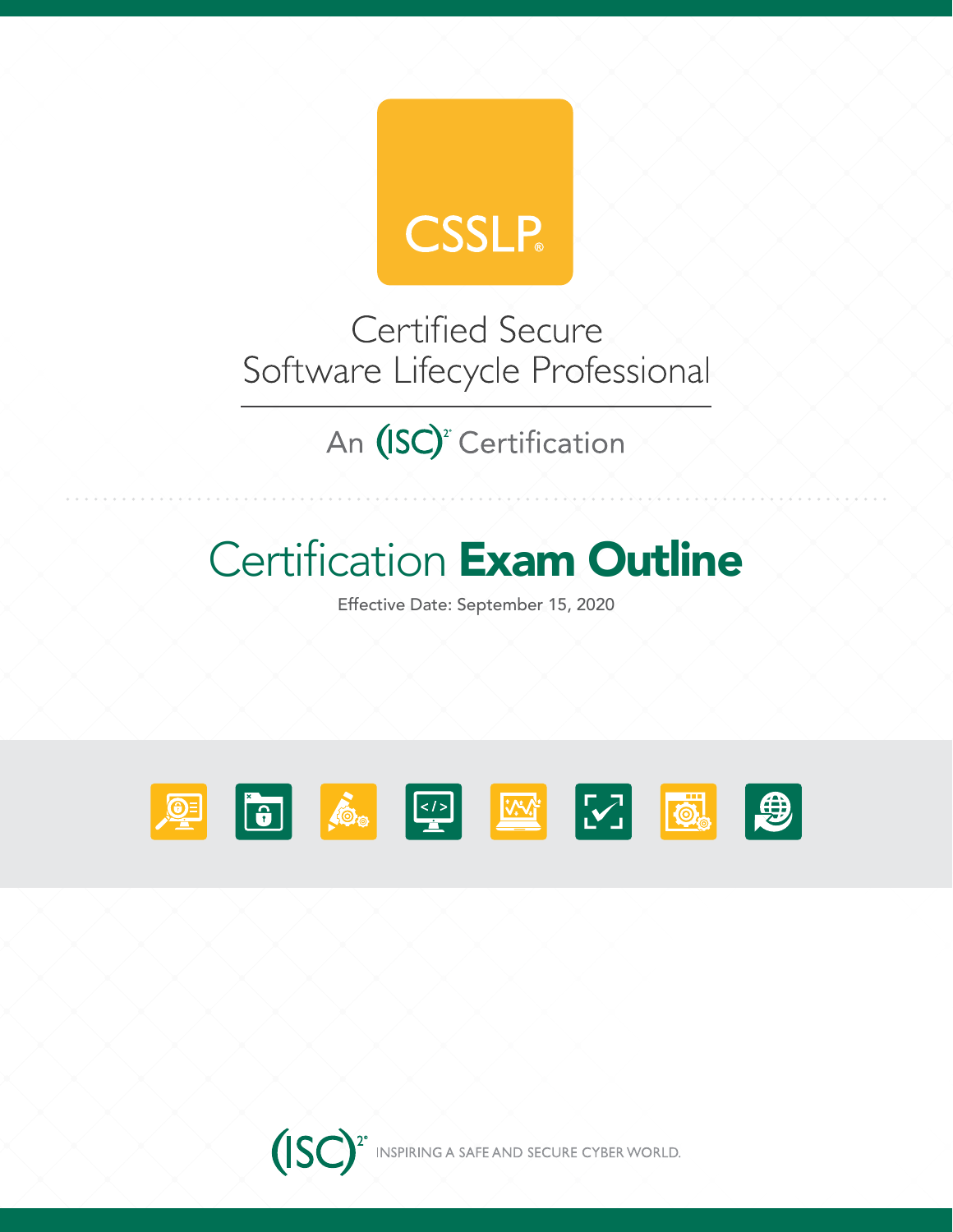## About CSSLP

The Certified Secure Software Lifecycle Professional (CSSLP) validates that software professionals have the expertise to incorporate security practices – authentication, authorization and auditing – into each phase of the software development lifecycle (SDLC), from software design and implementation to testing and deployment.

The broad spectrum of topics included in the CSSLP Common Body of Knowledge (CBK®) ensure its relevancy across all disciplines in the field of information security. Successful candidates are competent in the following eight domains:

- Secure Software Concepts
- Secure Software Requirements
- Secure Software Architecture and Design
- Secure Software Implementation
- Secure Software Testing
- Secure Software Lifecycle Management
- Secure Software Deployment, Operations, Maintenance
- Secure Software Supply Chain

### Experience Requirements

A candidate is required to have a minimum of four years of cumulative paid Software Development Lifecycle (SDLC) professional work experience in one or more of the eight domains of the (ISC)<sup>2</sup>CSSLP CBK, or three years of cumulative paid SDLC professional work experience in one or more of the eight domains of the CSSLP CBK with a four-year degree leading to a Baccalaureate, or regional equivalent in Computer Science, Information Technology (IT) or related fields.

If you don't have the required experience to become a CSSLP, you may become an Associate of (ISC)² by successfully passing the CSSLP examination. You will then have five years to earn the four years required experience. You can learn more about CSSLP experience requirements and how to account for part-time work and internships at [www.isc2.org/Certifications/CSSLP/experience-requirements](http://www.isc2.org/cap-cbk-references).

### Accreditation

CSSLP is in compliance with the stringent requirements of ANSI/ISO/IEC Standard 17024.

### Job Task Analysis (JTA)

(ISC)² has an obligation to its membership to maintain the relevancy of the CSSLP. Conducted at regular intervals, the Job Task Analysis (JTA) is a methodical and critical process of determining the tasks that are performed by CSSLP credential holders. The results of the JTA are used to update the examination. This process ensures that candidates are tested on the topic areas relevant to the roles and responsibilities of today's practicing information security professionals.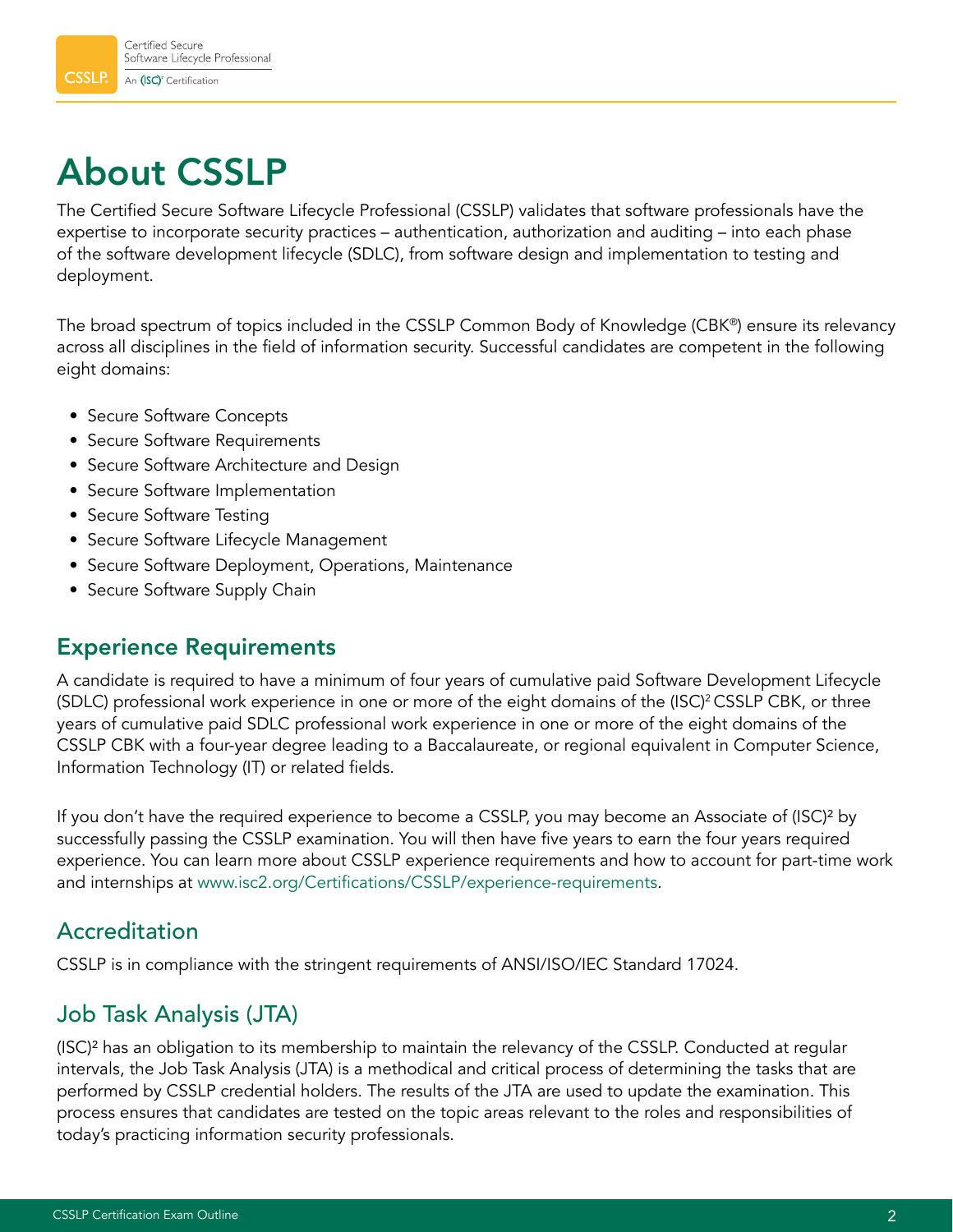## CSSLP Examination Information

| Length of exam           | 3 hours                    |
|--------------------------|----------------------------|
| <b>Number of items</b>   | 125                        |
| <b>Item format</b>       | Multiple choice            |
| <b>Passing grade</b>     | 700 out of 1000 points     |
| <b>Exam availability</b> | English                    |
| <b>Testing center</b>    | Pearson VUE Testing Center |

## CSSLP Examination Weights

| <b>Domains</b>                                             | Weight |
|------------------------------------------------------------|--------|
| 1. Secure Software Concepts                                | 10%    |
| 2. Secure Software Requirements                            | 14%    |
| 3. Secure Software Architecture and Design                 | 14%    |
| 4. Secure Software Implementation                          | 14%    |
| 5. Secure Software Testing                                 | 14%    |
| 6. Secure Software Lifecycle Management                    | 11%    |
| 7. Secure Software Deployment, Operations, Maintenance 12% |        |
| 8. Secure Software Supply Chain                            | 11%    |
| <b>Total:</b>                                              | 100%   |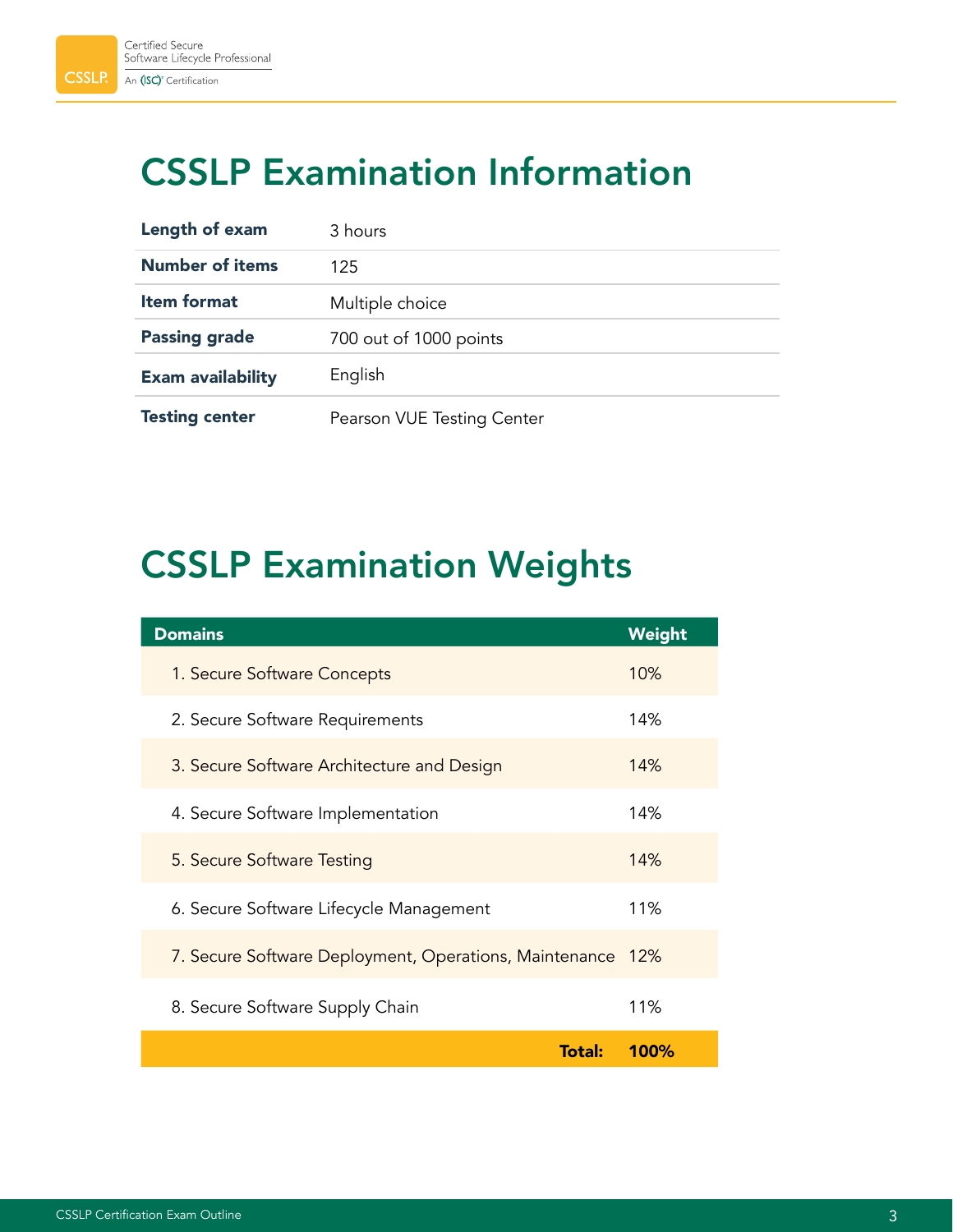### Domain 1: Secure Software Concepts

#### 1.1 Core Concepts

- » Confidentiality (e.g., covert, overt, encryption)
- » Integrity (e.g., hashing, digital signatures, code signing, reliability, modifications, authenticity)
- » Availability (e.g., redundancy, replication, clustering, scalability, resiliency)
- » Authentication (e.g., multifactor authentication (MFA), identity & access management (IAM), single sign-on (SSO), federated identity)
- » Authorization (e.g., access controls, permissions, entitlements)
- » Accountability (e.g., auditing, logging)
- » Nonrepudiation (e.g., digital signatures, block chain)

#### 1.2 Security Design Principles

- » Least privilege (e.g., access control, need-to-know, run-time privileges)
- » Separation of Duties (e.g., multi-party control, secret sharing and split knowledge)
- » Defense in depth (e.g., layered controls, input validation, security zones)
- » Resiliency (e.g., fail safe, fail secure, no Single Point of Failure (SPOF))
- » Economy of mechanism (e.g., Single Sign-On (SSO), password vaults, resource)
- » Complete mediation (e.g., cookie management, session management, caching of credentials)
- » Open design (e.g., Kerckhoffs's principle)
- » Least common mechanism (e.g., compartmentalization/isolation, white-listing)
- » Psychological acceptability (e.g., password complexity, screen layouts, Completely Automated Public Turing test to tell Computers and Humans Apart (CAPTCHA), biometrics)
- » Component reuse (e.g., common controls, libraries)
- » Diversity of defense (e.g., geographical diversity, technical diversity, distributed systems)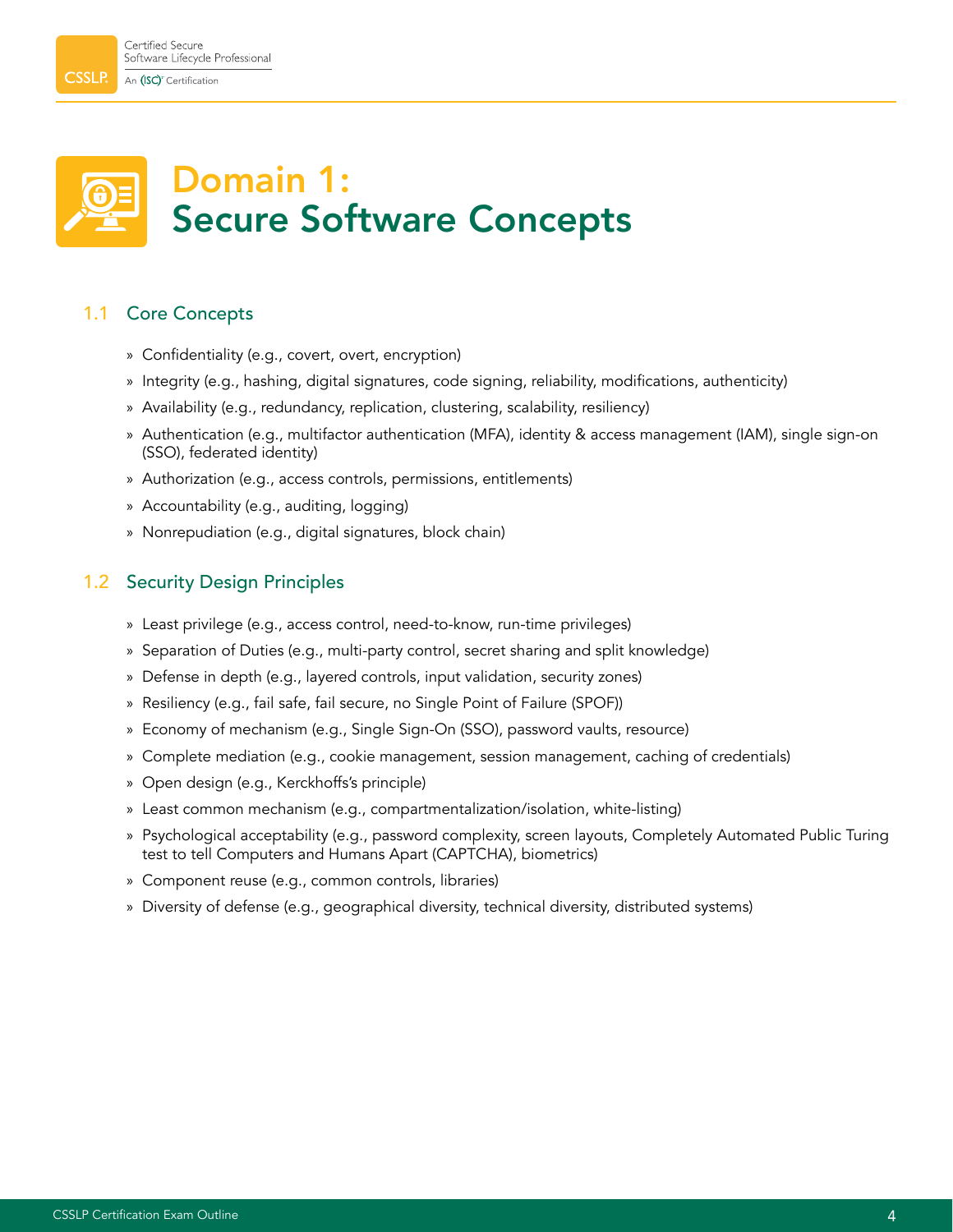## Domain 2: Secure Software Requirements

#### 2.1 Define Software Security Requirements

- » Functional (e.g., business requirements, use cases, stories)
- » Non-functional (e.g., operational, deployment, systemic qualities)

#### 2.2 Identify and Analyze Compliance Requirements

#### 2.3 Identify and Analyze Data Classification Requirements

- » Data ownership (e.g., data owner, data custodian)
- » Labeling (e.g., sensitivity, impact)
- » Types of data (e.g., structured, unstructured data)
- » Data life-cycle (e.g., generation, retention, disposal)

#### 2.4 Identify and Analyze Privacy Requirements

- » Data anonymization
- » User consent
- » Disposition (e.g., right to be forgotten)
- » Data retention
- » Cross borders (e.g., data residency, jurisdiction, multi-national data processing boundaries)
- 2.5 Develop Misuse and Abuse Cases
- 2.6 Develop Security Requirement Traceability Matrix (STRM)
- 2.7 Ensure Security Requirements Flow Down to Suppliers/Providers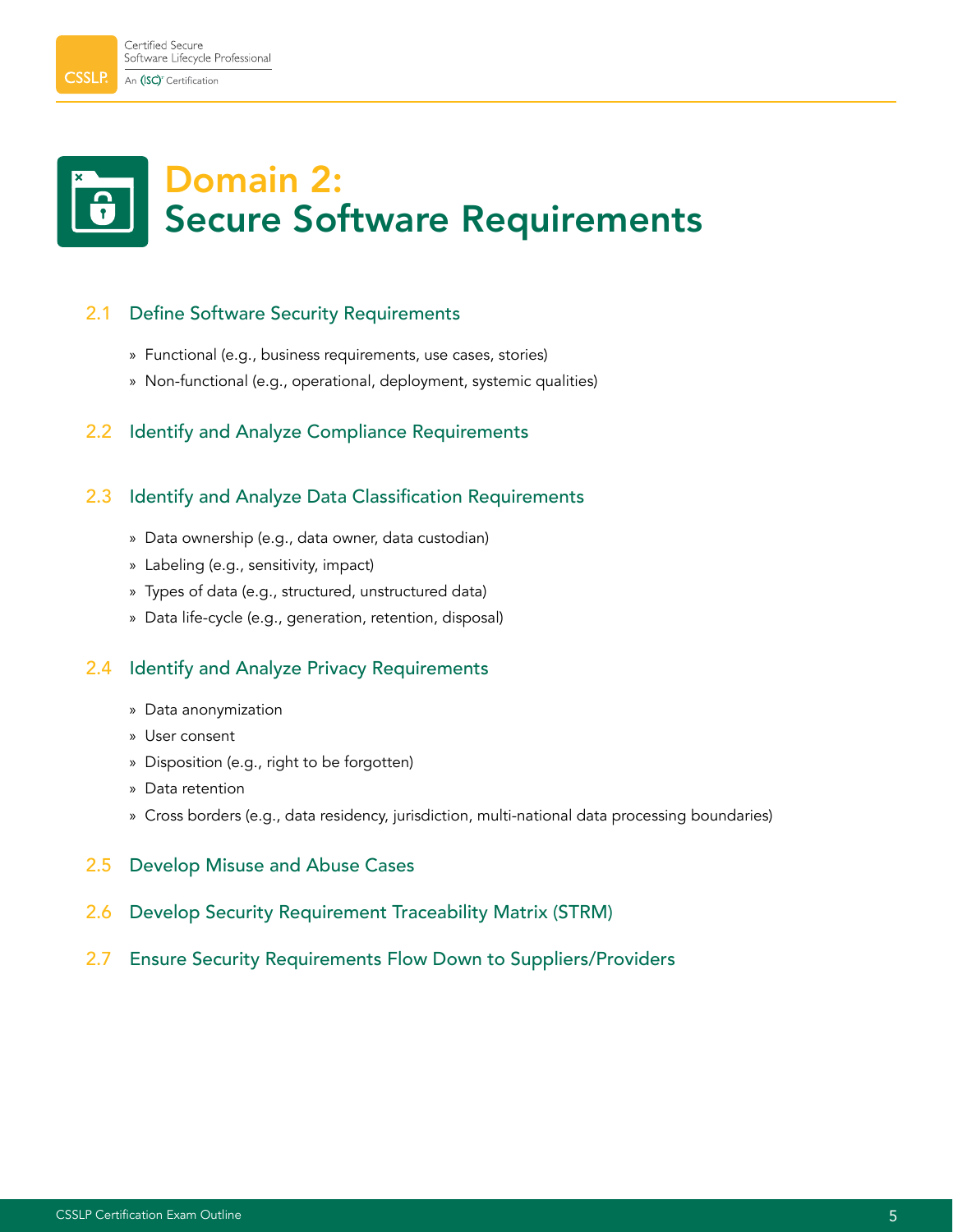## Domain 3: Secure Software Architecture and Design

#### 3.1 Perform Threat Modeling

- » Understand common threats (e.g., Advance Persistent Threat (APT), insider threat, common malware, thirdparty/supplier)
- » Attack surface evaluation
- » Threat intelligence (e.g., Identify credible relevant threats)

#### 3.2 Define the Security Architecture

- » Security control identification and prioritization
- » Distributed computing (e.g., client server, peer-to-peer (P2P), message queuing)
- » Service-oriented architecture (SOA) (e.g., Enterprise Service Bus (ESB), web services)
- » Rich internet applications (e.g., client-side exploits or threats, remote code execution, constant connectivity)
- » Pervasive/ubiquitous computing (e.g., Internet of Things (IoT), wireless, location-based, Radio-Frequency Identification (RFID), near field communication, sensor networks)
- » Embedded (e.g., secure update, Field-Programmable Gate Array (FPGA) security features, microcontroller security)
- » Cloud architectures (e.g., Software as a Service (SaaS), Platform as a Service (PaaS), Infrastructure as a Service (IaaS))
- » Mobile applications (e.g., implicit data collection privacy)
- » Hardware platform concerns (e.g., side-channel mitigation, speculative execution mitigation, embedded Hardware Security Modules (HSM))
- » Cognitive computing (e.g., Machine Learning (ML), Artificial Intelligence (AI))
- » Control systems (e.g., industrial, medical, facility-related, automotive)

#### 3.3 Performing Secure Interface Design

- » Security management interfaces, Out-of-Band (OOB) management, log interfaces
- » Upstream/downstream dependencies (e.g., key and data sharing between apps)
- » Protocol design choices (e.g., Application Programming Interface (APIs), weaknesses, state, models)

#### 3.4 Performing Architectural Risk Assessment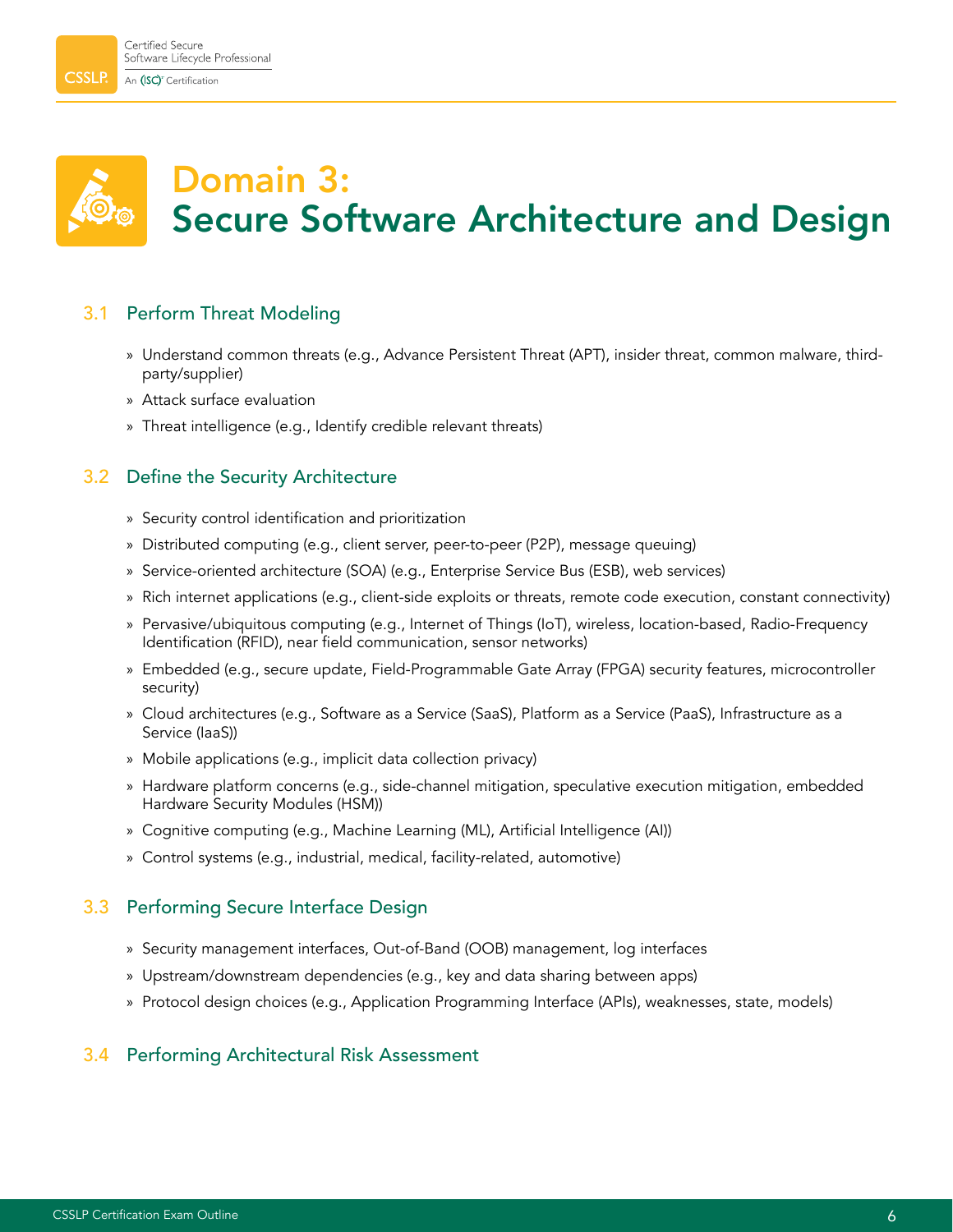#### 3.5 Model (Non-Functional) Security Properties and Constraints

#### 3.6 Model and Classify Data

#### 3.7 Evaluate and Select Reusable Secure Design

- » Credential management (e.g., X.509 and Single Sign-On (SSO))
- » Flow control (e.g., proxies, firewalls, protocols, queuing)
- » Data loss prevention (DLP)
- » Virtualization (e.g., software defined infrastructure, hypervisor, containers)
- » Trusted computing (e.g., Trusted Platform Module (TPM), Trusted Computing Base (TCB))
- » Database security (e.g., encryption, triggers, views, privilege management)
- » Programming language environment (e.g., Common Language Runtime (CLR), Java Virtual Machine (JVM))
- » Operating System (OS) controls and services
- » Secure backup and restoration planning
- » Secure data retention, retrieval, and destruction

#### 3.8 Perform Security Architecture and Design Review

- 3.9 Define Secure Operational Architecture (e.g., deployment topology, operational interfaces)
- 3.10 Use Secure Architecture and Design Principles, Patterns, and Tools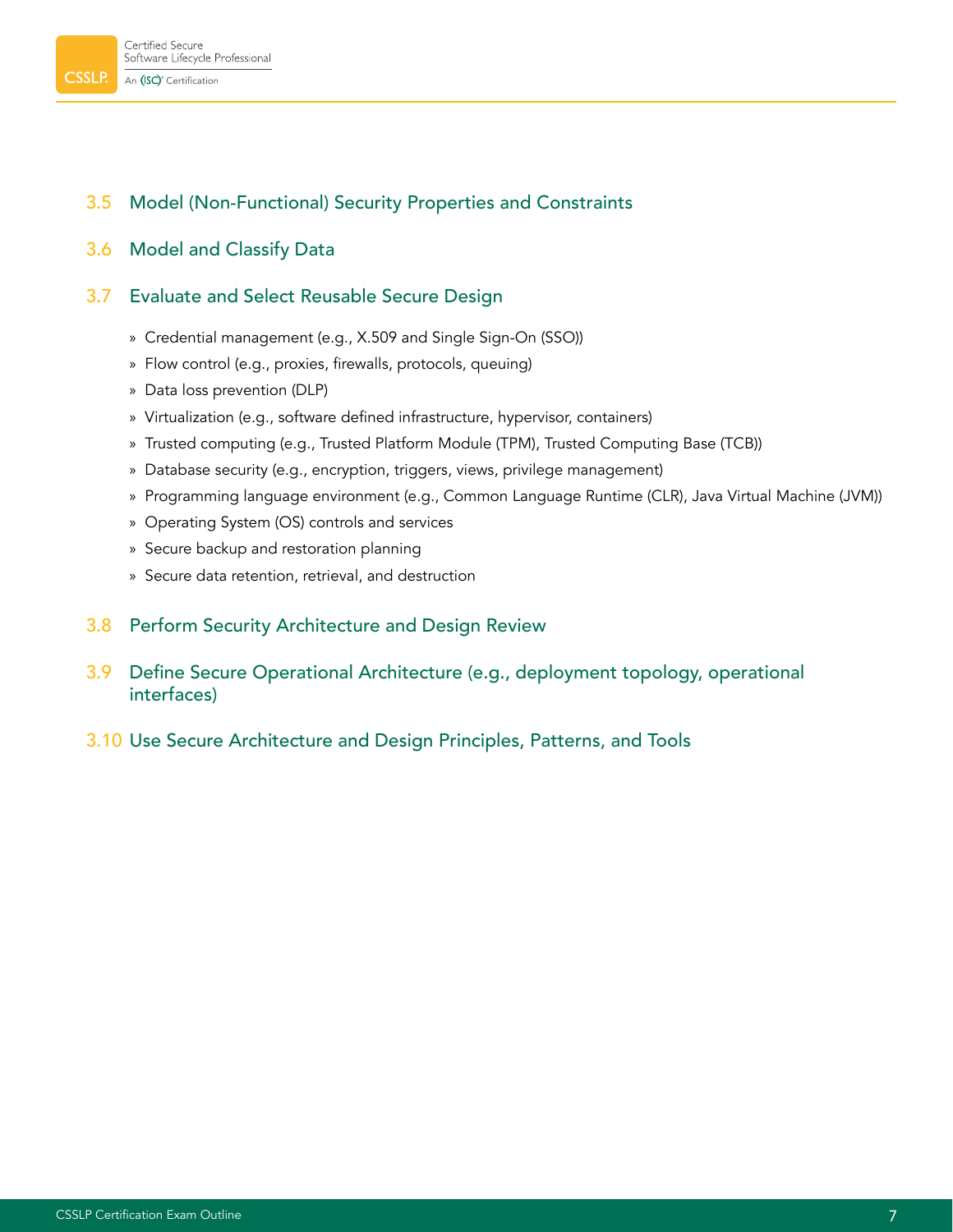### Domain 4: Secure Software Implementation

#### 4.1 Adhere to Relevant Secure Coding Practices (e.g., standards, guidelines and regulations)

- » Declarative versus imperative (programmatic) security
- » Concurrency (e.g., thread safety, database concurrency controls)
- » Output sanitization (e.g., encoding, obfuscation)
- » Error and exception handling
- » Input validation
- » Secure logging & auditing
- » Session management
- » Trusted/Untrusted Application Programming Interface (APIs), and libraries
- » Type safety
- » Resource management (e.g., compute, storage, network, memory management)
- » Secure configuration management (e.g.,

#### 4.2 Analyze Code for Security Risks

- » Secure code reuse
- » Vulnerability databases/lists (e.g., Open Web Application Security Project (OWASP) Top 10, Common Weakness Enumeration (CWE))
- » Static Application Security Testing (SAST) (e.g., automated code coverage, linting)
- parameter, default options, credentials)
- » Tokenizing
- » Isolation (e.g., sandboxing, virtualization, containers, Separation Kernel Protection Profiles (SKPP))
- » Cryptography (e.g., payload, field level, transport, storage, agility, encryption, algorithm selection)
- » Access control (e.g., trust zones, function permissions, Role Based Access Control (RBAC))
- » Processor microarchitecture security extensions (e.g., Software Guard Extensions (SGX), Advanced Micro Devices (AMD) Secure Memory Encryption(SME)/Secure Encrypted Virtualization(SEV), ARM TrustZone)
- » Dynamic Application Security Testing (DAST)
- » Manual code review (e.g., individual, peer)
- » Look for malicious code (e.g., backdoors, logic bombs, high entropy)
- » Interactive Application Security Testing (IAST)
- 4.3 Implement Security Controls (e.g., watchdogs, File Integrity Monitoring (FIM), anti-malware)
- 4.4 Address Security Risks (e.g. remediation, mitigation, transfer, accept)
- 4.5 Securely Reuse Third-Party Code or Libraries (e.g., Software Composition Analysis (SCA))

#### 4.6 Securely Integrate Components

» Systems-of-systems integration (e.g., trust contracts, security testing and analysis)

#### 4.7 Apply Security During the Build Process

- » Anti-tampering techniques (e.g., code signing, obfuscation)
- » Compiler switches
- » Address compiler warnings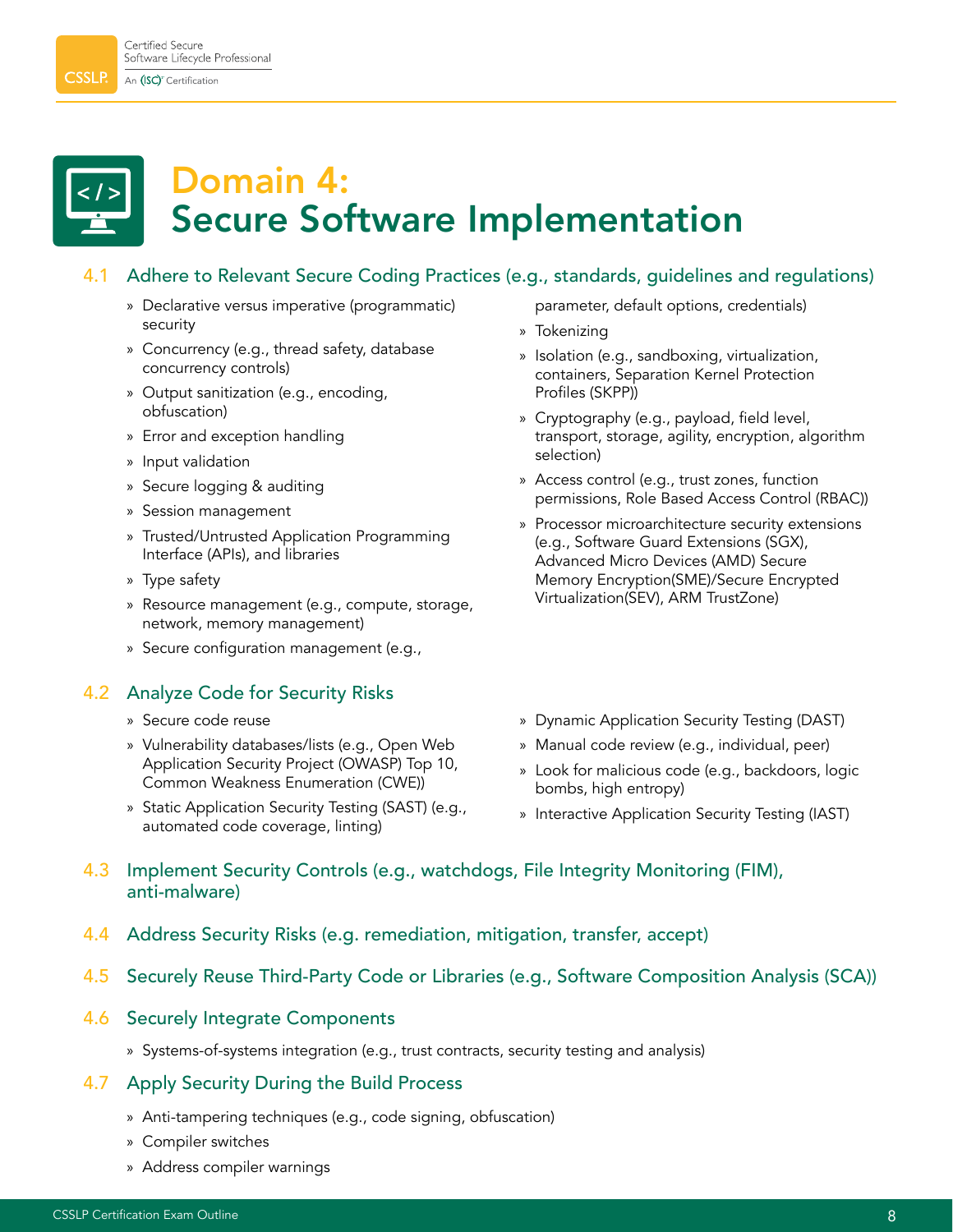### Domain 5: Secure Software Testing

#### 5.1 Develop Security Test Cases

- » Attack surface validation
- » Penetration tests
- » Fuzzing (e.g., generated, mutated)
- » Scanning (e.g., vulnerability, content, privacy)
- » Simulation (e.g., simulating production environment and production data, synthetic workloads)
- » Failure (e.g., fault injection, stress testing, break testing)
- » Cryptographic validation (e.g., Pseudo-Random Number Generator (PRNG), entropy)
- » Regression tests
- » Integration tests
- » Continuous (e.g., synthetic transactions)

#### 5.2 Develop Security Testing Strategy and Plan

- » Functional security testing (e.g., logic)
- » Nonfunctional security testing (e.g., reliability, performance, scalability)
- » Testing techniques (e.g., white box and black box)
- » Environment (e.g., interoperability, test harness)
- » Standards (e.g., International Organization for Standardization (ISO), Open Source Security Testing Methodology Manual (OSSTMM), Software Engineering Institute (SEI))
- » Crowd sourcing (e.g., bug bounty)
- 5.3 Verify and Validate Documentation (e.g., installation and setup instructions, error messages, user guides, release notes)
- 5.4 Identify Undocumented Functionality

#### 5.5 Analyze Security Implications of Test Results (e.g., impact on product management, prioritization, break build criteria)

#### 5.6 Classify and Track Security Errors

- » Bug tracking (e.g., defects, errors and vulnerabilities)
- » Risk Scoring (e.g., Common Vulnerability Scoring System (CVSS))

#### 5.7 Secure Test Data

- » Generate test data (e.g., referential integrity, statistical quality, production representative)
- » Reuse of production data (e.g., obfuscation, sanitization, anonymization, tokenization, data aggregation mitigation)
- 5.8 Perform Verification and Validation Testing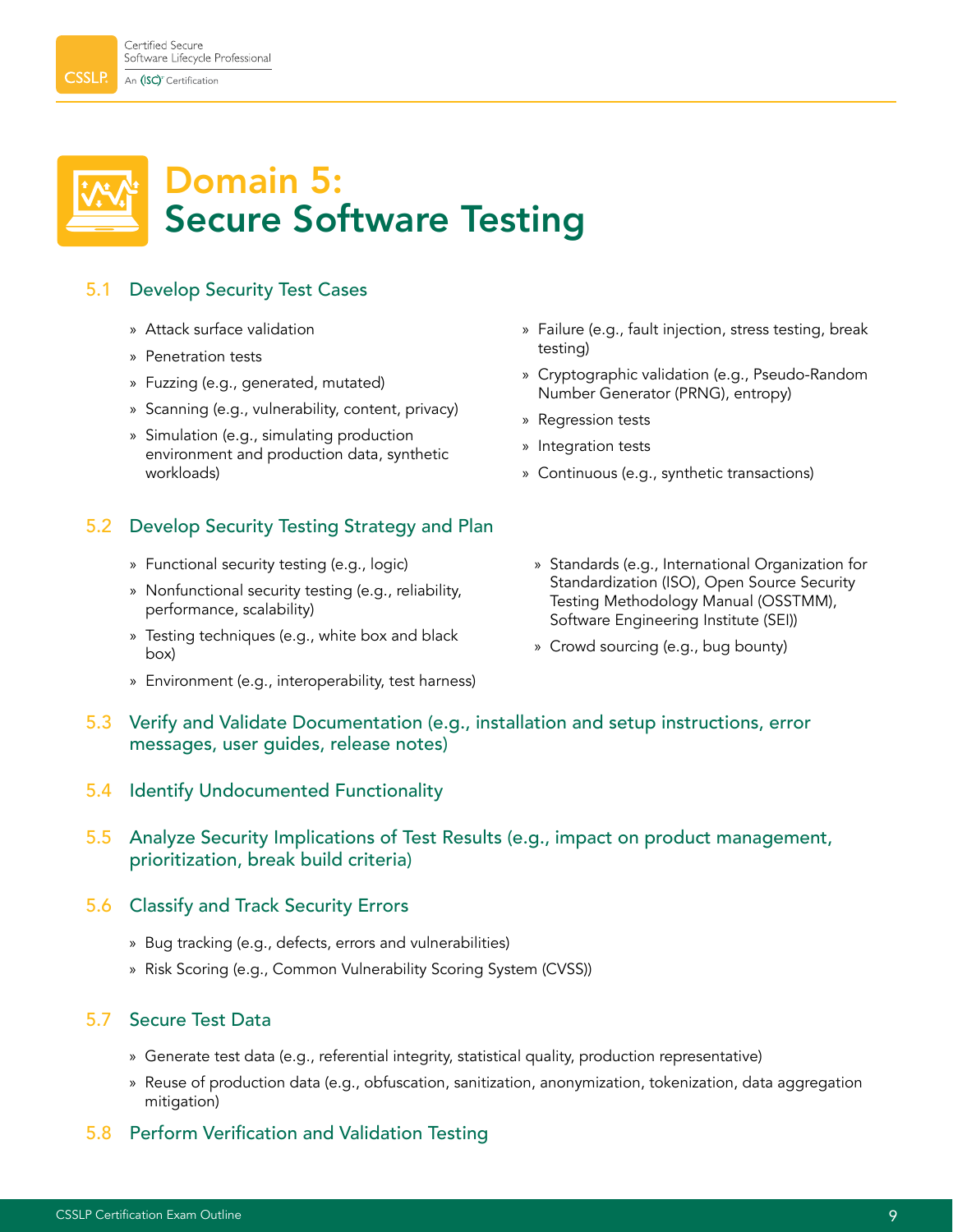## Domain 6: Secure Software Lifecycle Management

- 6.1 Secure Configuration and Version Control (e.g., hardware, software, documentation, interfaces, patching)
- 6.2 Define Strategy and Roadmap
- 6.3 Manage Security Within a Software Development Methodology
	- » Security in adaptive methodologies (e.g., Agile methodologies)
	- » Security in predictive methodologies (e.g., Waterfall)
- 6.4 Identify Security Standards and Frameworks
- 6.5 Define and Develop Security Documentation
- 6.6 Develop Security Metrics (e.g., defects per line of code, criticality level, average remediation time, complexity)

#### 6.7 Decommission Software

- » End of life policies (e.g., credential removal, configuration removal, license cancellation, archiving)
- » Data disposition (e.g., retention, destruction, dependencies)

#### 6.8 Report Security Status (e.g., reports, dashboards, feedback loops)

6.11 Implement Continuous Improvement (e.g., retrospective, lessons learned)

#### 6.9 Incorporate Integrated Risk Management (IRM)

- » Regulations and compliance
- » Legal (e.g., intellectual property, breach notification)
- » Standards and guidelines (e.g., International Organization for Standardization (ISO), Payment Card Industry (PCI), National Institute of Standards and Technology (NIST), OWASP, Software Assurance Forum for Excellence in

### 6.10 Promote Security Culture in Software Development

- » Security champions
- » Security education and guidance

Code (SAFECode), Software Assurance Maturity Model (SAMM), Building Security In Maturity Model (BSIMM))

- » Risk management (e.g., mitigate, accept, transfer, avoid)
- » Terminology (e.g., threats, vulnerability, residual risk, controls, probability, impact)
- » Technical risk vs. business risk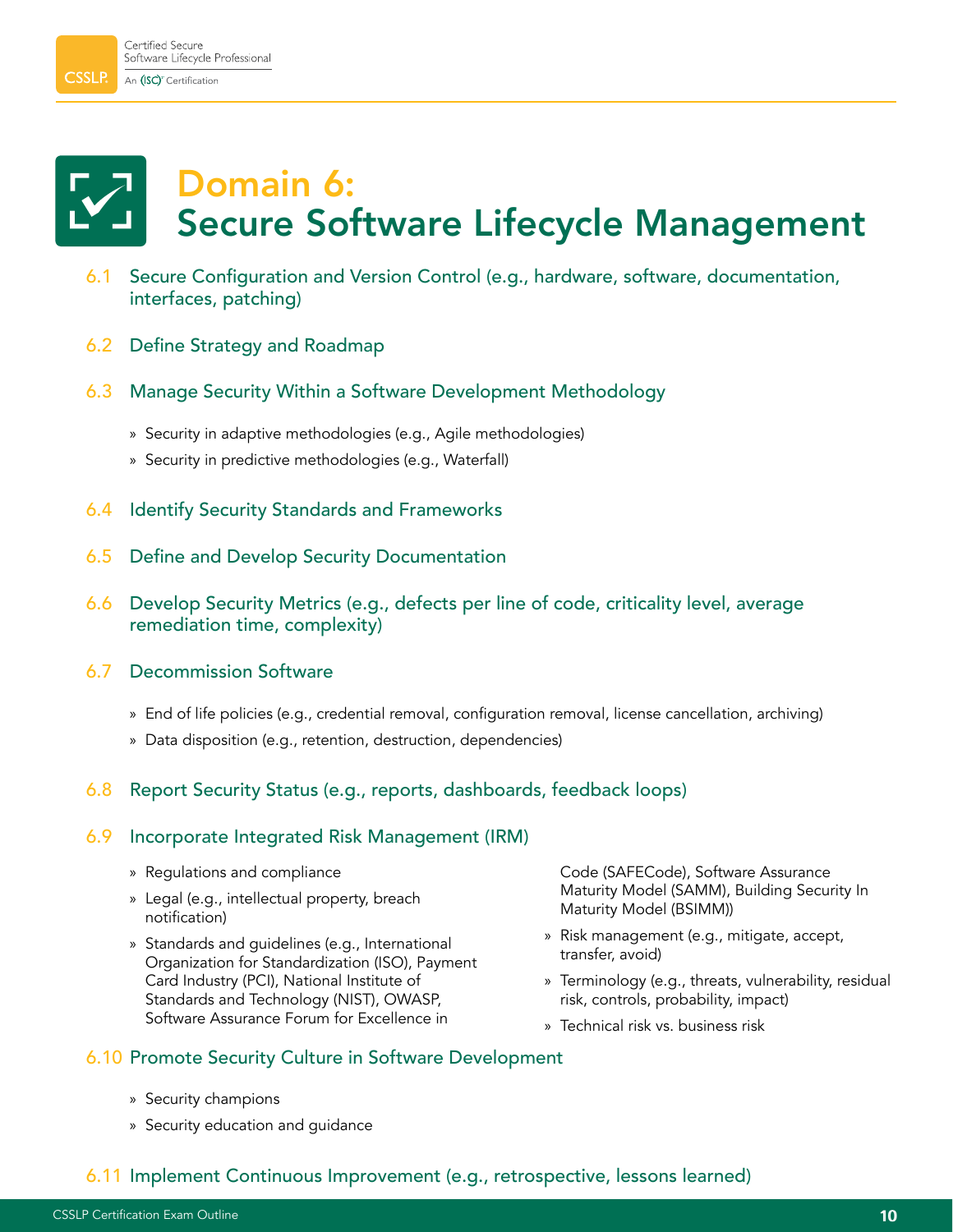

### Domain 7: Secure Software Deployment, Operations, Maintenance

#### 7.1 Perform Operational Risk Analysis

- » Deployment environment
- » Personnel training (e.g., administrators vs. users)
- » Safety criticality
- » System integration

#### 7.2 Release Software Securely

- » Secure Continuous Integration and Continuous Delivery (CI/CD) pipeline
- » Secure software tool chain
- » Build artifact verification (e.g., code signing, checksums, hashes)

#### 7.3 Securely Store and Manage Security Data

- » Credentials
- » Secrets
- » Keys/certificates
- » Configurations

#### 7.4 Ensure Secure Installation

- » Bootstrapping (e.g., key generation, access, management)
- » Least privilege
- » Environment hardening
- » Secure activation (e.g., credentials, white listing, device configuration, network configuration, licensing)
- » Security policy implementation
- » Secrets injection (e.g., certificate, Open Authorization (OAUTH) tokens, Secure Shell (SSH) keys)

#### 7.5 Perform Post-Deployment Security Testing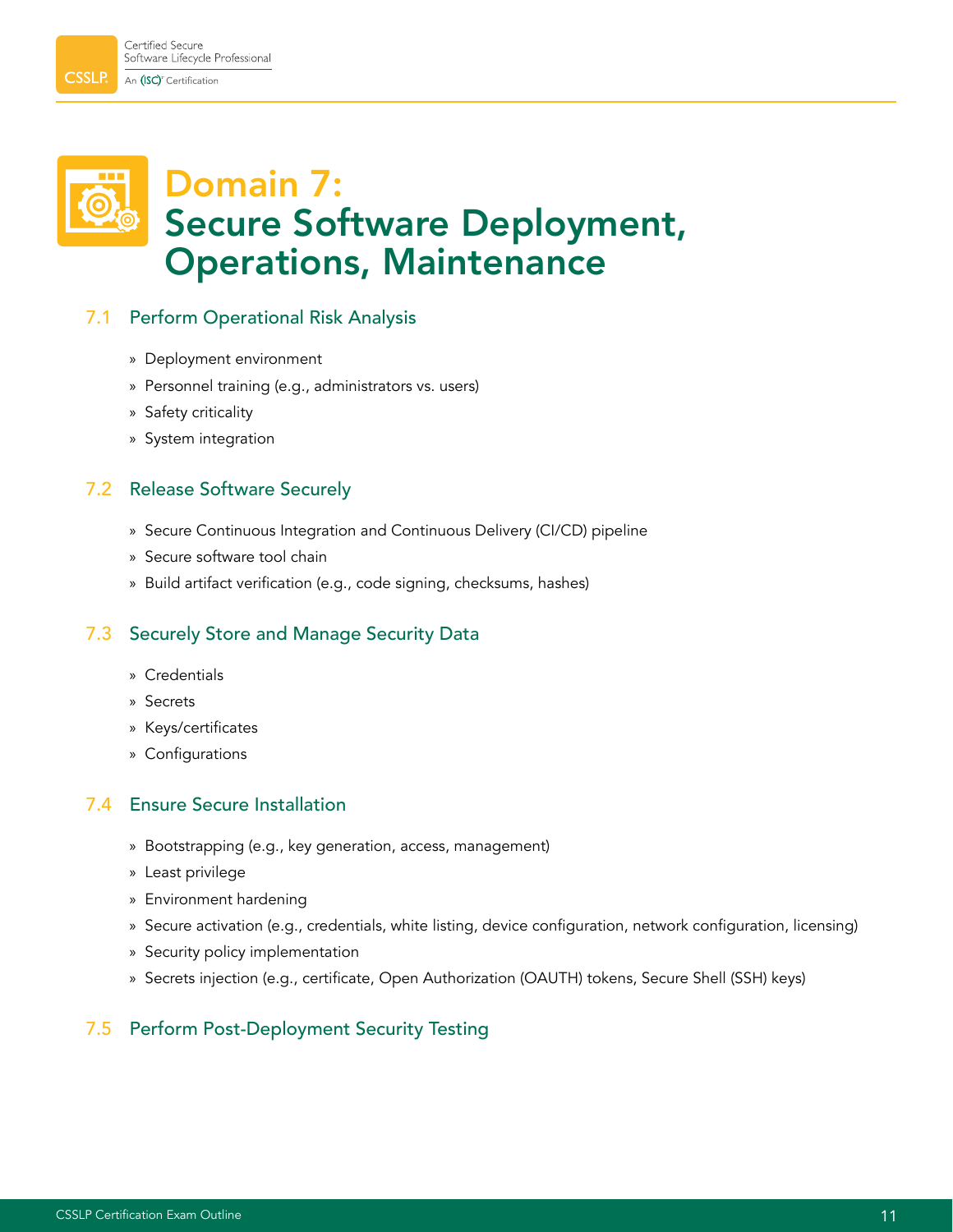#### 7.6 Obtain Security Approval to Operate (e.g., risk acceptance, sign-off at appropriate level)

#### 7.7 Perform Information Security Continuous Monitoring (ISCM)

- » Collect and analyze security observable data (e.g., logs, events, telemetry, and trace data)
- » Threat intel
- » Intrusion detection/response
- » Secure configuration
- » Regulation changes

#### 7.8 Support Incident Response

- » Root cause analysis
- » Incident triage
- » Forensics
- 7.9 Perform Patch Management (e.g. secure release, testing)
- 7.10 Perform Vulnerability Management (e.g., scanning, tracking, triaging)
- 7.11 Runtime Protection (e.g., Runtime Application Self-Protection (RASP), Web Application Firewall (WAF), Address Space Layout Randomization (ASLR))

#### 7.12 Support Continuity of Operations

- » Backup, archiving, retention
- » Disaster Recovery (DR)
- » Resiliency (e.g., operational redundancy, erasure code, survivability)

#### 7.13 Integrate Service Level Objectives (SLO) and Service Level Agreements (SLA) (e.g., maintenance, performance, availability, qualified personnel)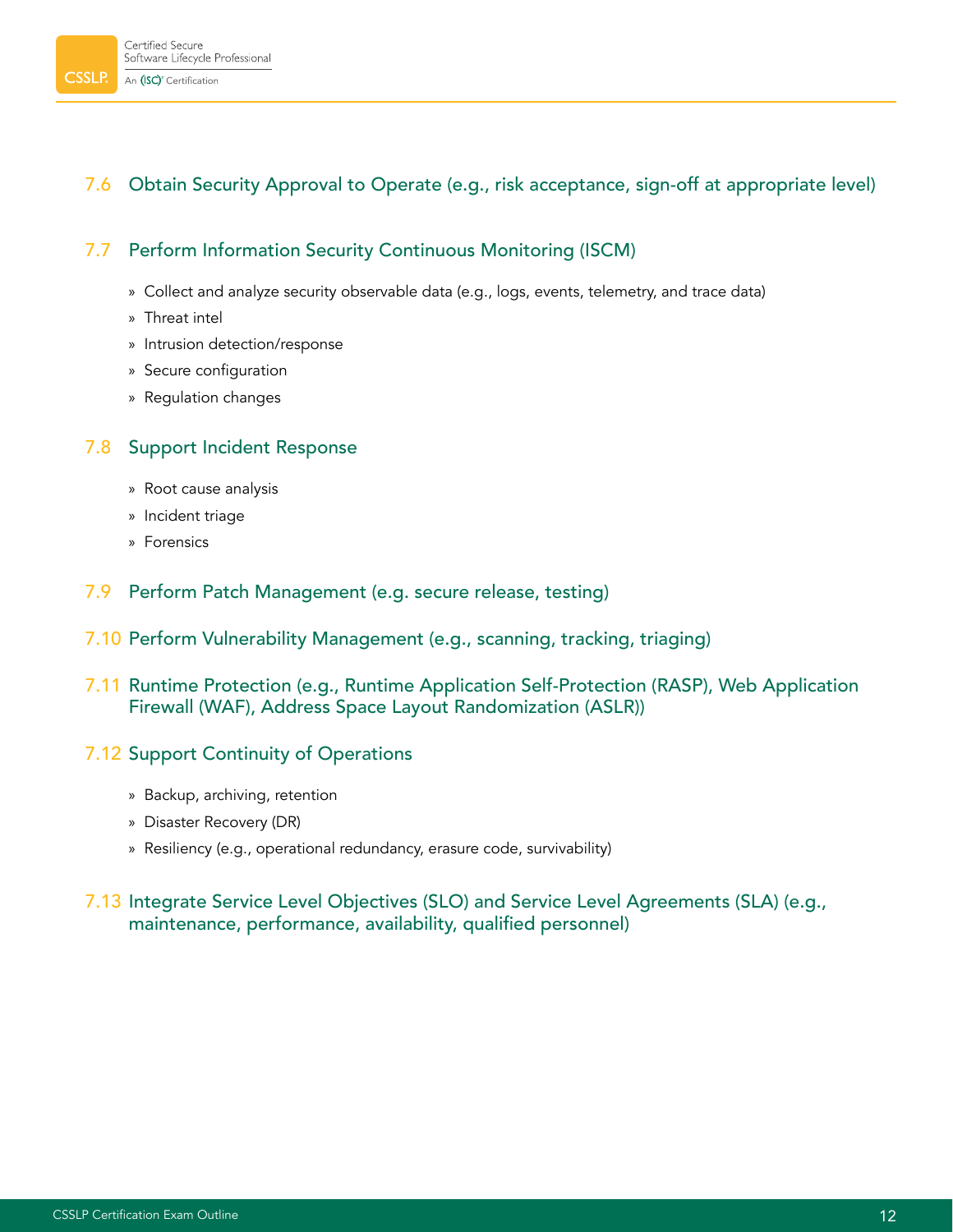## Domain 8: Secure Software Supply Chain

#### 8.1 Implement Software Supply Chain Risk Management

- » Identify
- » Assess
- » Respond
- » Monitor

#### 8.2 Analyze Security of Third-Party Software

#### 8.3 Verify Pedigree and Provenance

- » Secure transfer (e.g., interdiction mitigation)
- » System sharing/interconnections
- » Code repository security
- » Build environment security
- » Cryptographically-hashed, digitally-signed components
- » Right to audit

#### 8.4 Ensure Supplier Security Requirements in the Acquisition Process

- » Audit of security policy compliance (e.g., secure software development practices)
- » Vulnerability/incident notification, response, coordination, and reporting
- » Maintenance and support structure (e.g., community versus commercial, licensing)
- » Security track record

#### 8.5 Support contractual requirements (e.g., Intellectual Property (IP) ownership, code escrow, liability, warranty, End-User License Agreement (EULA), Service Level Agreements (SLA))